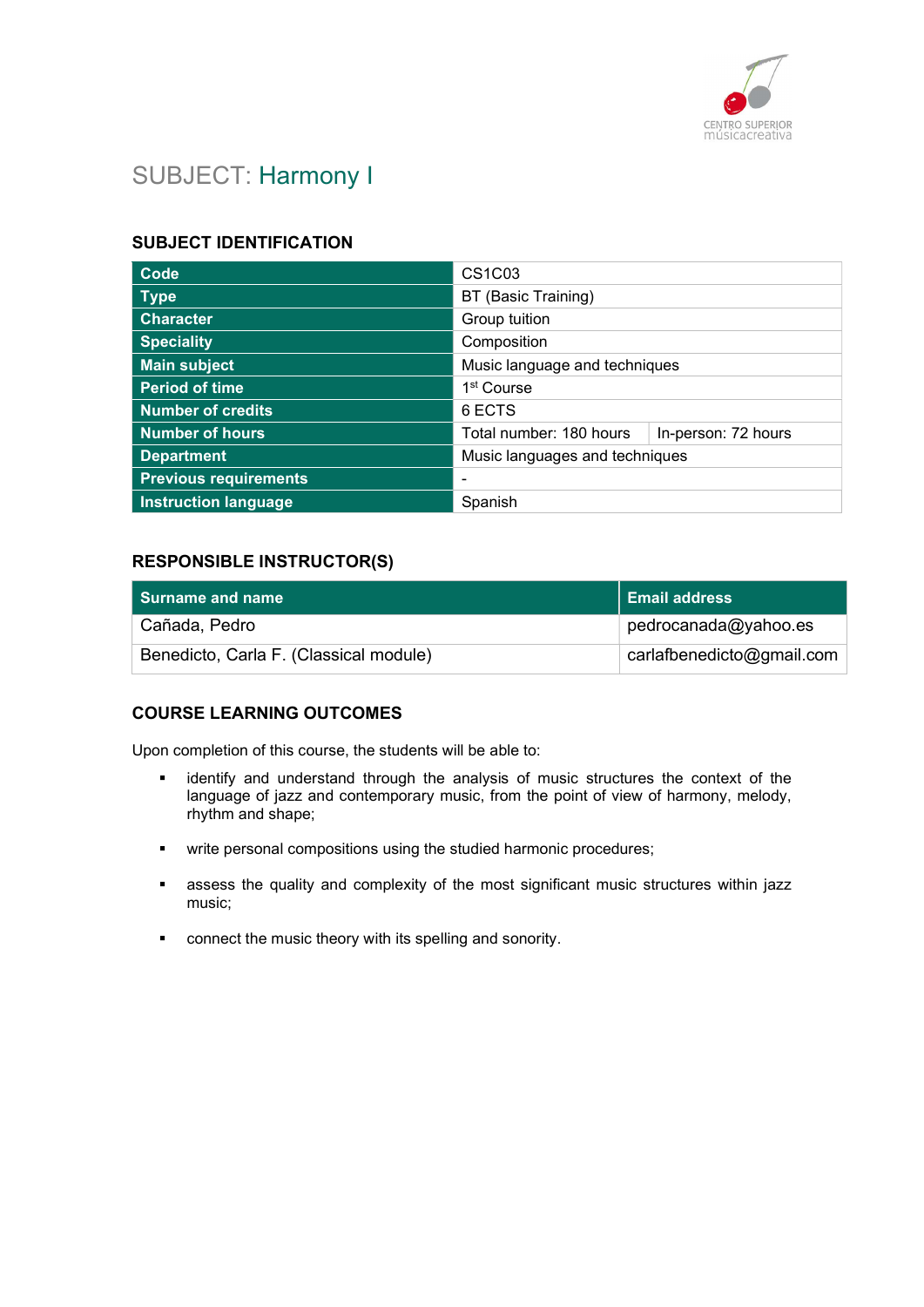

# COURSE CONTENT

| <b>Thematic block</b>                               | <b>Theme/Repertoire</b>                                                                                                                                                                                               |
|-----------------------------------------------------|-----------------------------------------------------------------------------------------------------------------------------------------------------------------------------------------------------------------------|
|                                                     | THEME 1: General introduction and basic concepts: intervals,<br>types of chords, chord symbols, functional analysis with grades,<br>symbols and nomenclature.                                                         |
| I. Basic Harmony in major key                       | THEME 2: Tonal harmony: major tonality. Diatonic triads, tonal<br>functions, tonic, subdominant and dominant. Harmonic<br>connection. Cadences and most common chords progressions.                                   |
|                                                     | THEME 3: Major mode: diatonic 4-part chords, harmonic<br>connection. Most common chords progressions.                                                                                                                 |
|                                                     | THEME 4: Concept of chords scale. Basic tones definition, guide<br>tones, tensions and avoidable tones.                                                                                                               |
|                                                     | THEME 5: Chords scales in major key: tensions and avoid<br>tones.                                                                                                                                                     |
| II. Basic Harmony in minor key                      | THEME 6: Harmony in minor keys: diatonic triads, tonal<br>functions, harmonic connection. Dominant chords. Cadences<br>and most common chords progressions. Natural minor scale,<br>harmonic minor and melodic minor. |
|                                                     | THEME 7: Minor mode: diatonic 4-part chords, harmonic<br>connection. Progressions of the most common chords.                                                                                                          |
|                                                     | THEME 8: Chords scales in minor key: diatonic tensions and<br>avoid tones.                                                                                                                                            |
| III. Secondary dominants<br>chords and by extension | THEME 9: Secondary dominant chords, concept of harmonic<br>rhythm.                                                                                                                                                    |
|                                                     | THEME 10: Chords scales of secondary dominants: tensions<br>and avoid tones.                                                                                                                                          |
|                                                     | THEME 11: Dominants by extension: chords scales.                                                                                                                                                                      |
|                                                     | THEME 12: The relative of secondary and extended dominants.                                                                                                                                                           |
| <b>IV. Blues</b>                                    | THEME 13: Blues: structure, basic chords, chords scales.                                                                                                                                                              |
| V. Modal exchange                                   | THEME 14: modal exchange between major mode and minor<br>mode: IVm7, bllImaj7, bVImaj7, bVII7.                                                                                                                        |
|                                                     | THEME 15: modal exchange between minor scales: bllmaj7,<br>bVIImaj7, bVIImin7, bVI7.                                                                                                                                  |
|                                                     | THEME 16: Chords of II related to dominants in modal<br>exchanges.                                                                                                                                                    |
| VI. Cliché lines                                    | THEME 17: Cliché lines in static harmonies.                                                                                                                                                                           |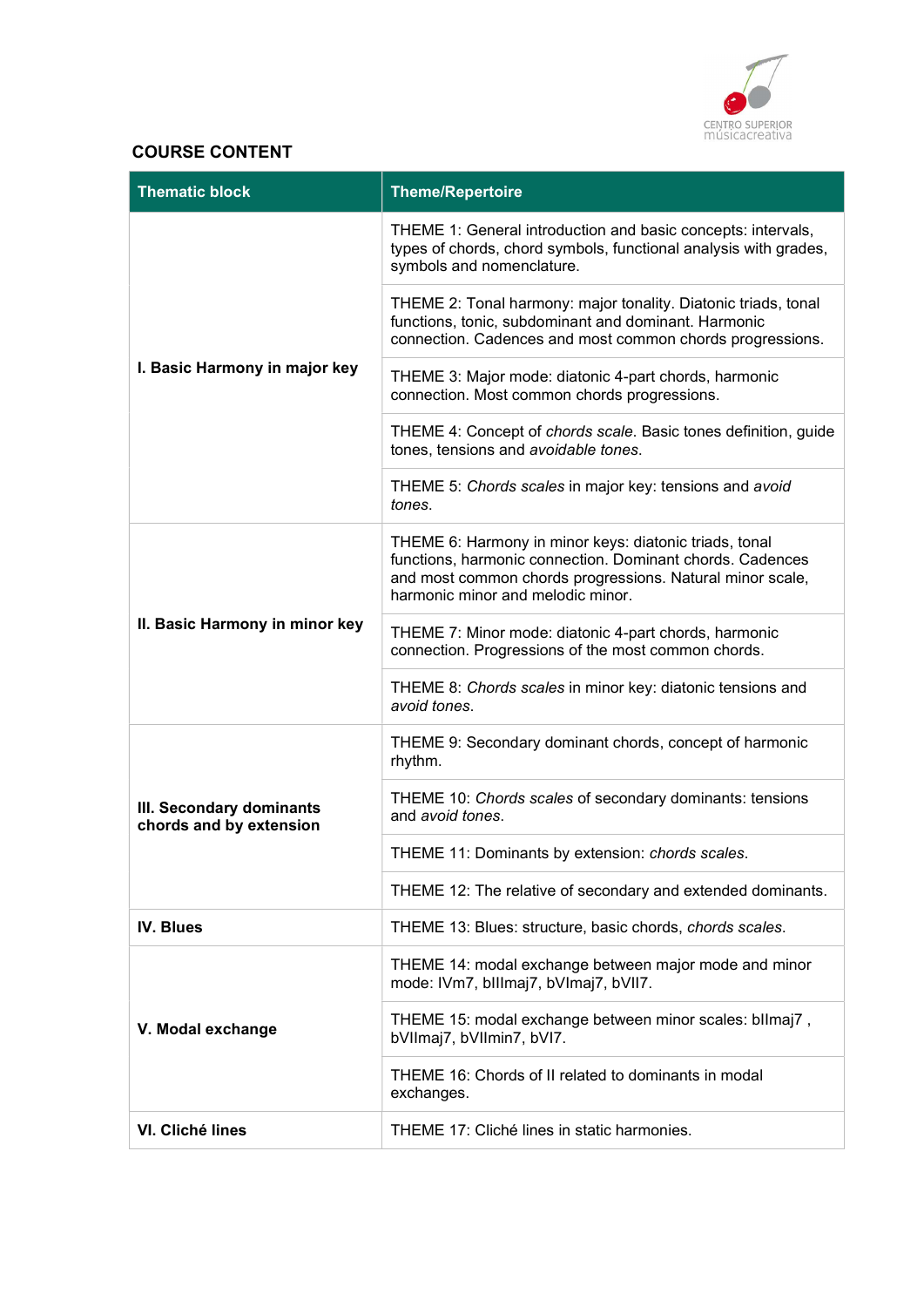

| <b>VII. Broken Cadences</b>       | THEME 18: Broken cadences to diatonic chords and to modal<br>exchange chords. |
|-----------------------------------|-------------------------------------------------------------------------------|
|                                   | THEME 19: Substitute dominant in major and minor mode;<br>chords scales.      |
| <b>VIII. Substitute Dominants</b> | THEME 20: Substitute dominants by extension.                                  |
|                                   | THEME 21: Chords of II relative in substitute dominants.                      |
|                                   | THEME 22: Diminished chords with a dominant function: chords<br>scales.       |
| <b>IX. Diminished Chords</b>      | THEME 23: Diminished chords: Auxiliary and passing tones;<br>chords scales.   |
|                                   | THEME 24: Jazz Blues: harmonic progressions, scales, tensions                 |
| <b>X. Altered Dominants</b>       | THEME 25: Altered dominants: chords scales.                                   |
| XI. Form                          | THEME 26: Formal analysis and melodic analysis of standards.                  |

#### STUDENT´S STUDY HOURS PLANNING

| <b>Activity type</b>                                           | <b>Total hours</b>   |
|----------------------------------------------------------------|----------------------|
| <b>Theoretic activities</b>                                    | 60 hours             |
| <b>Practice activities</b>                                     | 6 hours              |
| Other mandatory training activities (seminars, workshops etc.) | 2 hours              |
| <b>Test taking</b>                                             | 4 hours              |
| <b>Student self-study hours</b>                                | 100 hours            |
| <b>Practice preparation</b>                                    | 26 hours             |
| <b>Total studying hours</b>                                    | $54+126 = 180$ hours |

## **METHODOLOGY**

| <b>Theoretical activities</b>                                                | Theoretical/conceptual explanations and analysis of different<br>examples coming from all the most relevant music styles.                                                                          |
|------------------------------------------------------------------------------|----------------------------------------------------------------------------------------------------------------------------------------------------------------------------------------------------|
| <b>Practical activities</b>                                                  | Practical application of what has been studied in class through<br>transcriptions, collective group intonation, performance<br>with<br>instrument, sight-reading, rhythms and melodies composition |
| <b>Other training mandatory</b><br>activities (workshops,<br>seminars, etc.) | Thematic sessions with visiting professors                                                                                                                                                         |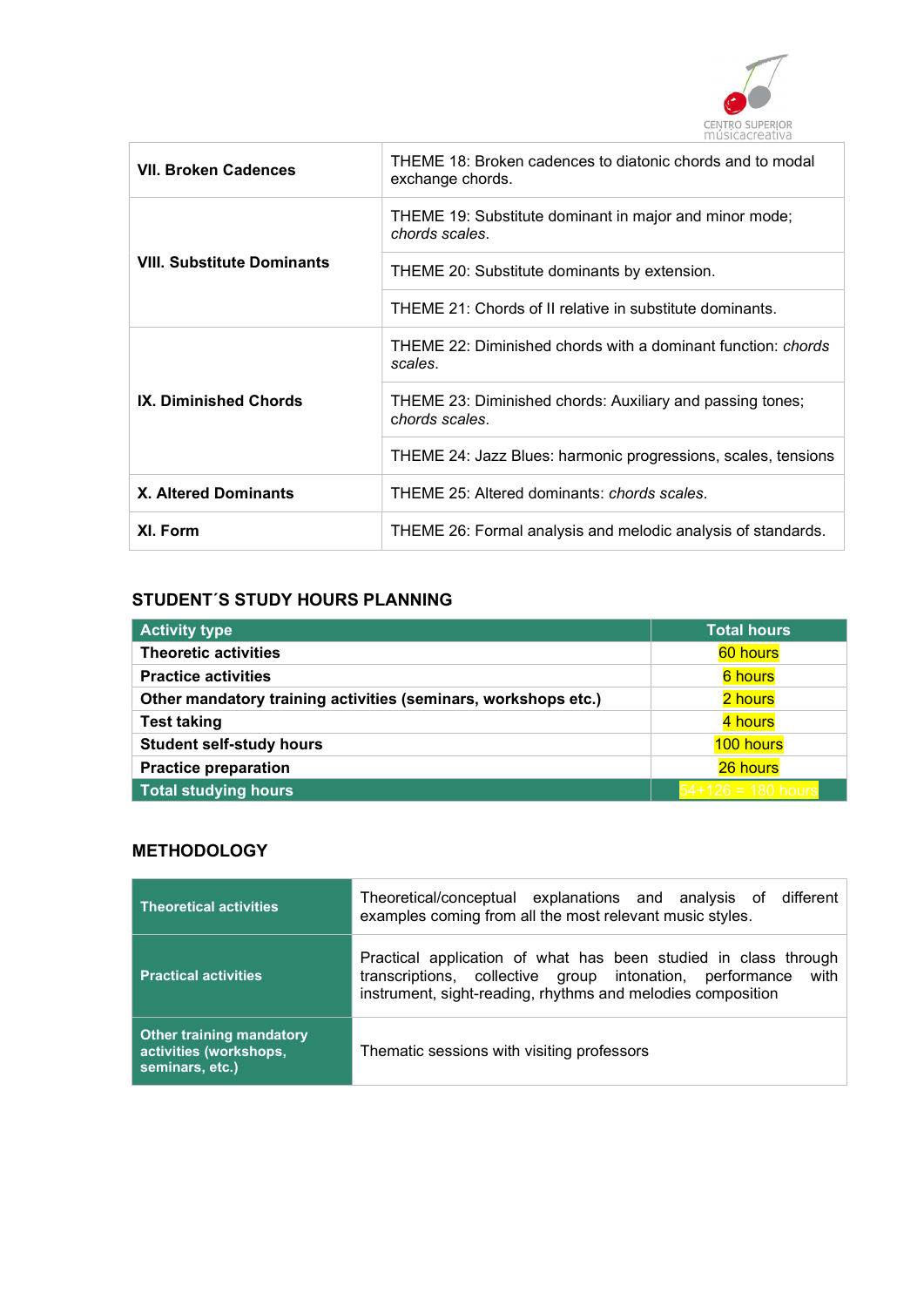

# ASSESSMENT TOOLS

|                                                                                 | Participation: The students must actively participate in class, proving<br>interest and/or understanding of the content covered.                                                                                                |
|---------------------------------------------------------------------------------|---------------------------------------------------------------------------------------------------------------------------------------------------------------------------------------------------------------------------------|
| <b>Theoretical activities</b>                                                   | Continuous evaluation: The students must fulfil the requested<br>assignments during the whole academic course, proving research<br>ability and practice synthesis skills concerning theoretical concepts in<br>performance.     |
|                                                                                 | <b>Participation:</b> The students must actively participate in class, proving<br>interest and/or understanding of the content covered.                                                                                         |
| <b>Practical activities</b>                                                     | Continuous evaluation: The students must fulfil the requested practical<br>assignments during the whole academic course based on to team-<br>work dynamics and also prove writing and oral skills.                              |
|                                                                                 | Performance exams: The students must take at least two exams<br>during the academic course to show the practical skills acquired and<br>the practical assimilation of the course contents, following the tests<br>instructions. |
| <b>Other educational mandatory</b><br>activities (workshops,<br>seminars, etc.) | Participation: The students must actively participate in the different<br>relevant events as considered by the instructor or by the degree<br>coordinators.                                                                     |

## ASSESSMENT CRITERIA

| <b>Theoretical activities</b>                                                | To develop in a reasonable way a conceptual-theoretical<br>framework and analyse consequently examples from the most<br>relevant music styles                                           |
|------------------------------------------------------------------------------|-----------------------------------------------------------------------------------------------------------------------------------------------------------------------------------------|
| <b>Practical activities</b>                                                  | To apply practically the skills developed in class through<br>transcriptions, group intonation, instrument performance, sight-<br>reading and through rhythms and melodies composition. |
| <b>Other training mandatory</b><br>activities (workshops,<br>seminars, etc.) | To attend and participate in the relevant events for their education<br>(Meet the artists sessions, invited professors' sessions, concerts<br>and rehearsals)                           |

# GRADE DETERMINATION SYSTEM Grade determination system in continuous assessment

|                       | <b>Grade percentage</b> |
|-----------------------|-------------------------|
| Participation         | 10%                     |
| Continuous assessment | 20%                     |
| Mid-term exam         | 30%                     |
| Final exam            | 40%                     |
| Total                 | 100%                    |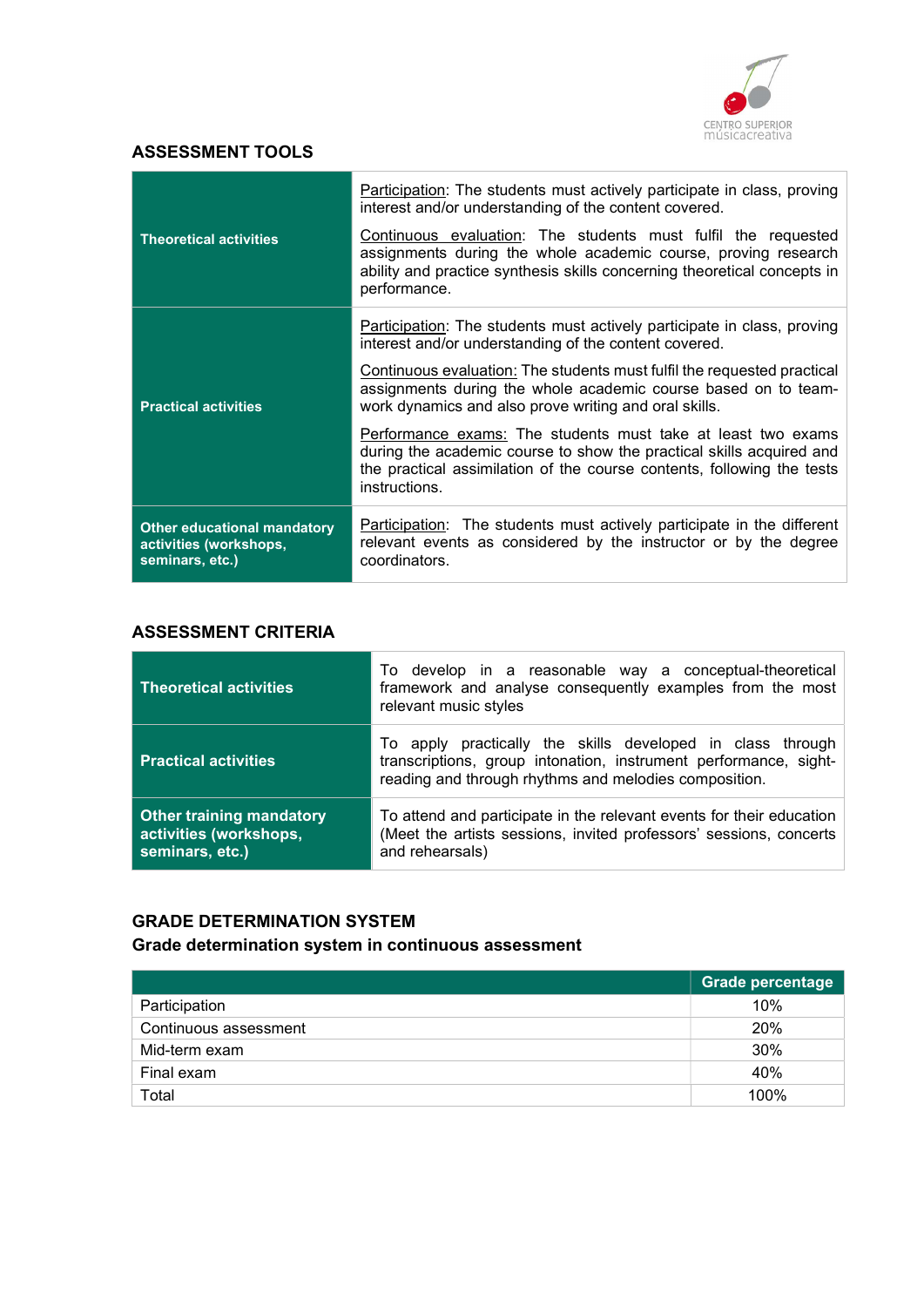

#### Grade determination system in cases of loss of continuous assessment right

|            | <b>Grade percentage</b> |
|------------|-------------------------|
| Final exam | 80%                     |
| Total      | 80%                     |

#### Grade determination system for the extraordinary assessment call

|             | Grade percentage |
|-------------|------------------|
| Retake exam | 100%             |
| Total       | 100%             |

#### Grade determination system for students with disabilities

In principle, the grade determination system for students with disabilities will be carried out following the criteria set for the rest of the students, ensuring equal opportunities and conditions for all the students. However, if necessary, the instructor in charge will consider the type of disability of the concerned student. Should the situation apply, the assessment conditions will be adapted in accordance to the limitations of the corresponding disability.

These considerations will be established once the concerned student enrols in the corresponding courses. For the official records, the student and/or the student representative will be requested to present the corresponding disability report for the official accreditation.

|                       | Grade percentage |
|-----------------------|------------------|
| Participation         | 10%              |
| Continuous evaluation | 20%              |
| Mid-term exam         | 30%              |
| Final exam            | 40%              |
| Total                 | 100%             |

## RESOURCES AND DIDACTIC MATERIAL

#### Campus virtual https://musicacreativa.classlife.education/

#### **Bibliography**

| <b>Tittle</b>    | The Berklee Book of Jazz Harmony      |
|------------------|---------------------------------------|
| <b>Author</b>    | Mulholland, J; Hojnacki, T            |
| <b>Publisher</b> | Berklee Press, 2013                   |
|                  |                                       |
| <b>Tittle</b>    | Harmony, vols. 1-4                    |
| <b>Author</b>    | Nettles, B. Ulanowsky, A.             |
| <b>Publisher</b> | Berklee College of Music, 1987        |
|                  |                                       |
| <b>Tittle</b>    | The chord scale theory & jazz harmony |
| <b>Author</b>    | Nettles, B; Graf, R                   |
| <b>Publisher</b> | Advance Music, 1997                   |